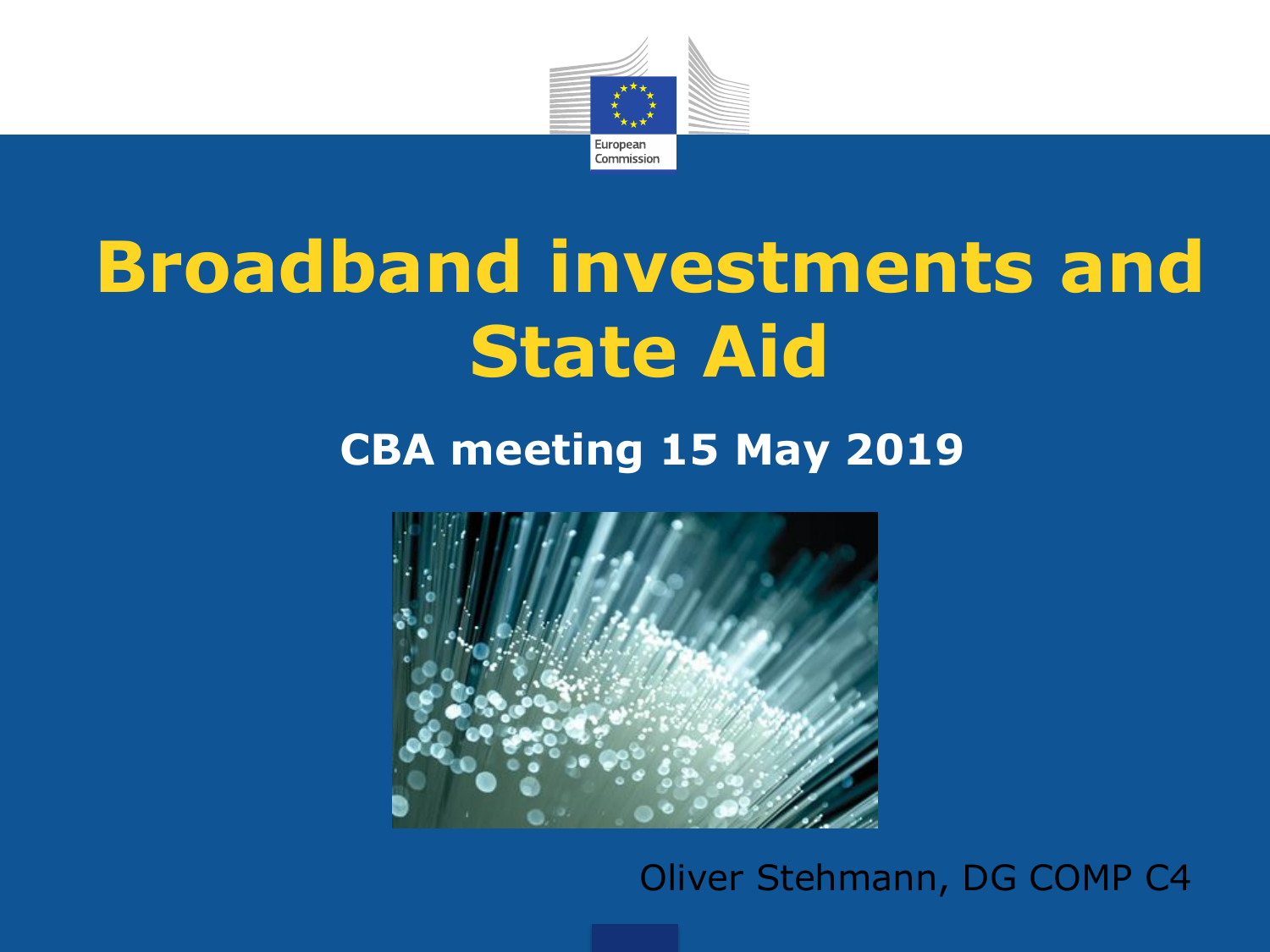

# **Outline**

- (1) Why State intervention in the broadband sector?
- (2) Why State aid control ?
- (3) State aid control in the broadband sector
	- Conditions for "no-aid"
	- GBER, Guidelines
- (4) Broadband Guidelines: balancing exercise
	- step change
	- crowding out
- (5) Current topics
	- Very High Capacity Networks (VHCN)
	- The Bavarian pilot project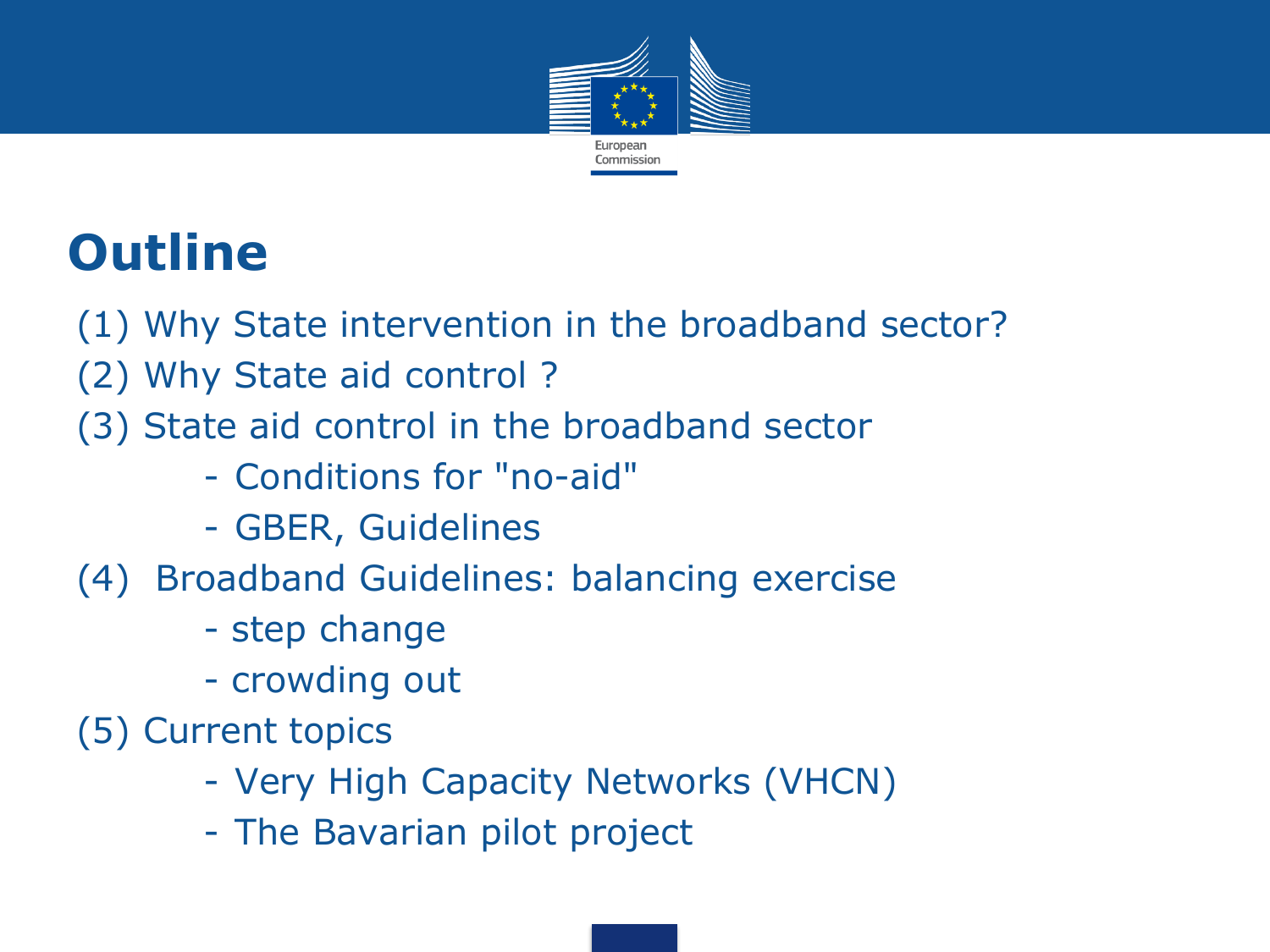

# **NGA coverage by Member State: Total and rural areas**

European Commission

#### Next Generation Access (FTTP, VDSL and Docsis 3.0 cable) coverage, June 2017

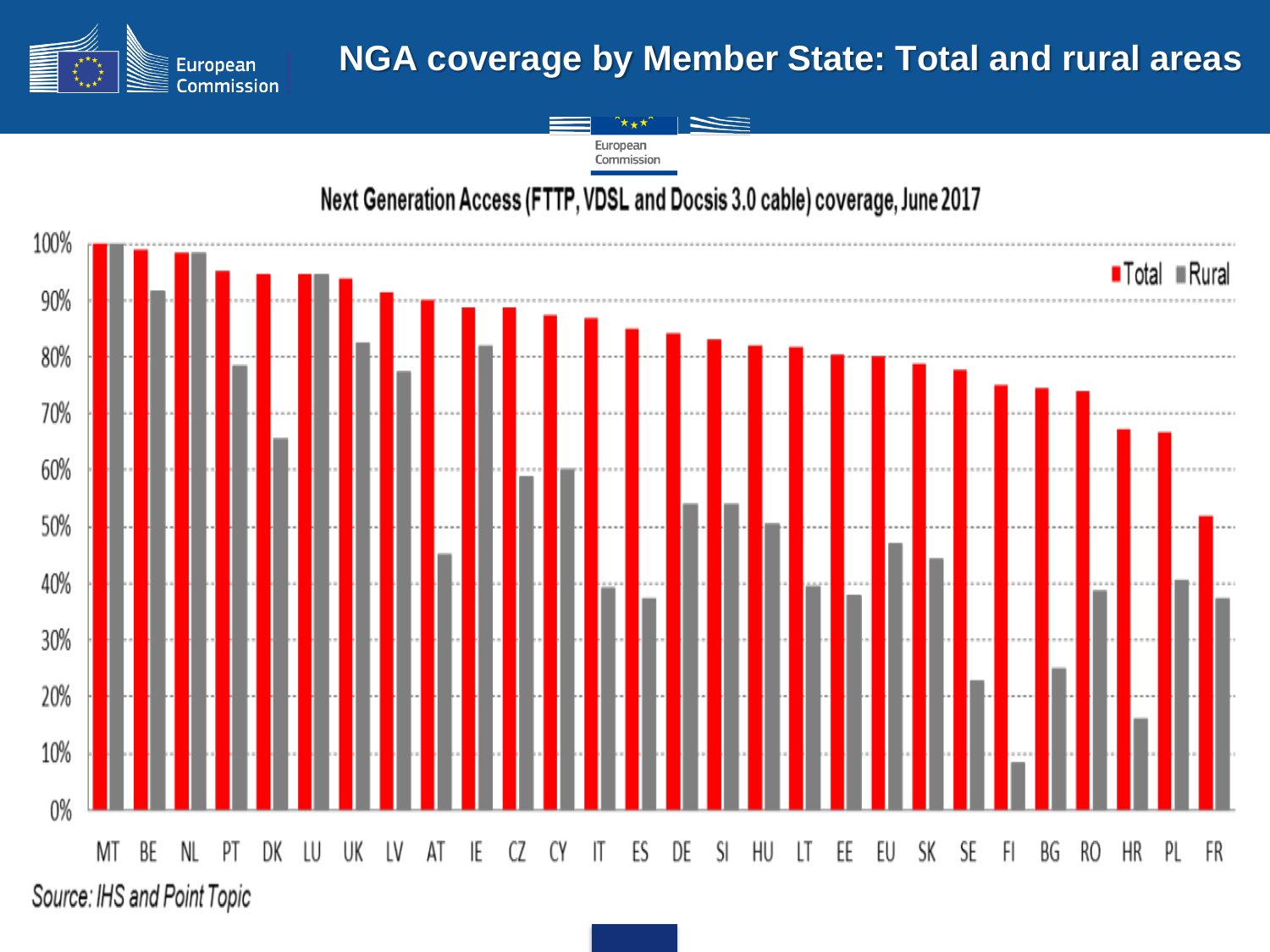

# **(2) Purpose of State aid control**

#### **Efficient use of tax payer money**

- No over-compensation
- Limit State intervention to areas of "market failure"
- Ensure incentive effect

#### **Minimise distortions of competition**

- Protect private investment ("crowding-out");
- Technological neutrality

#### **Competition policy objectives**

- Foster competition in areas of "natural monopoly" (open networks)
- Avoid picking-the-winner of the aid beneficiary (tender).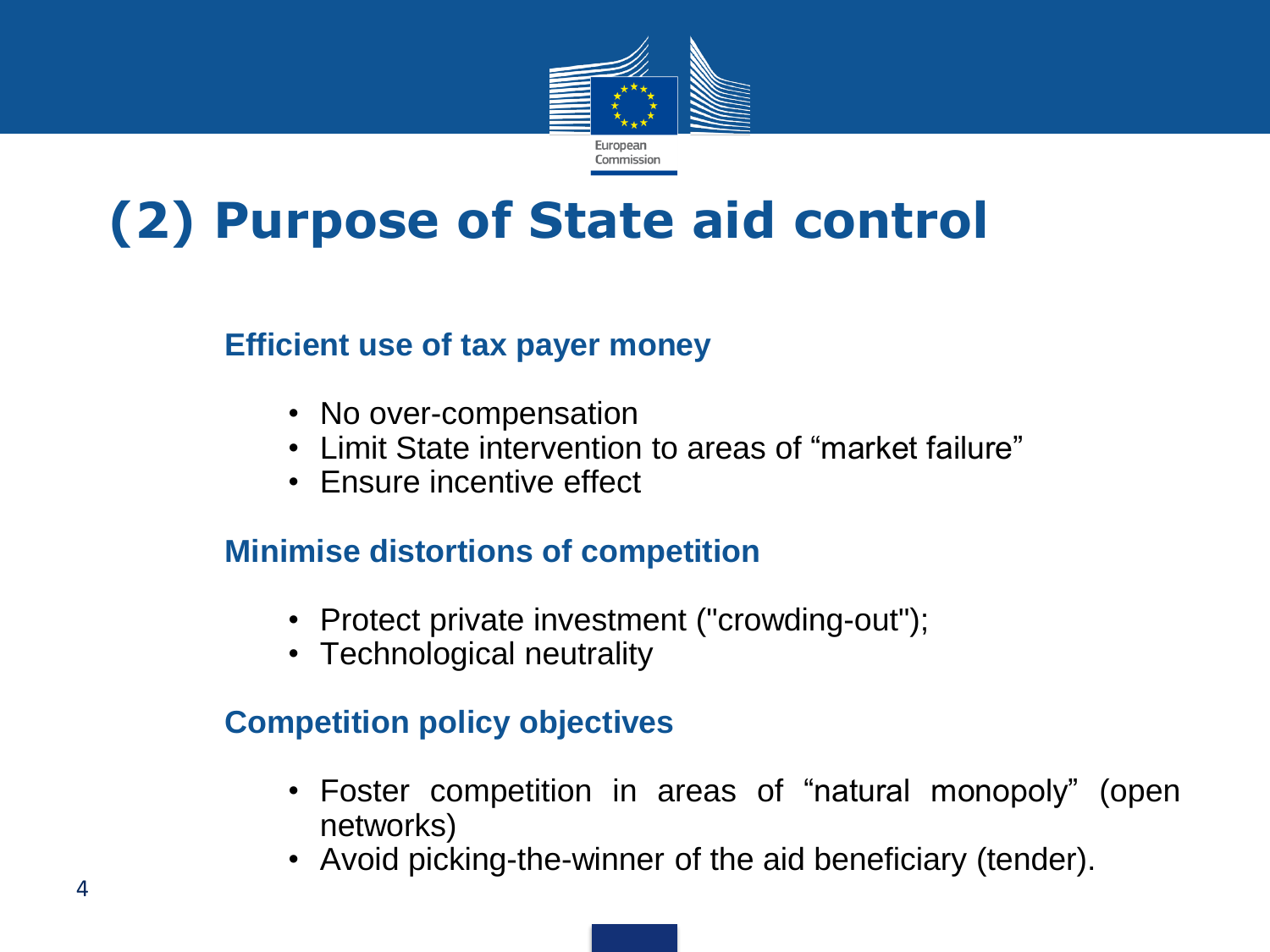

# **(3) State aid control in the broadband sector**

# **No aid if:**

### **No economic activity:**

- closed public networks (e.g. *NN24/2007 Public sector network Prague, N46/2007 Welsh Public Sector Network, N407/2009 Xarxa Oberta)*
- *Administrative or regulatory measures (e.g. N383/09 GermanyBroadband in the rural areas of Saxony)*

**Market Economy Investor Principle** (C53/06 *Citynet Amsterdam, Trento*)

**Service of General Economic Interest (SGEI) and Altmark** (NGA: N331/2008 Hauts de Seine, basic: N381/2004 Pyrénées-Atlaniques)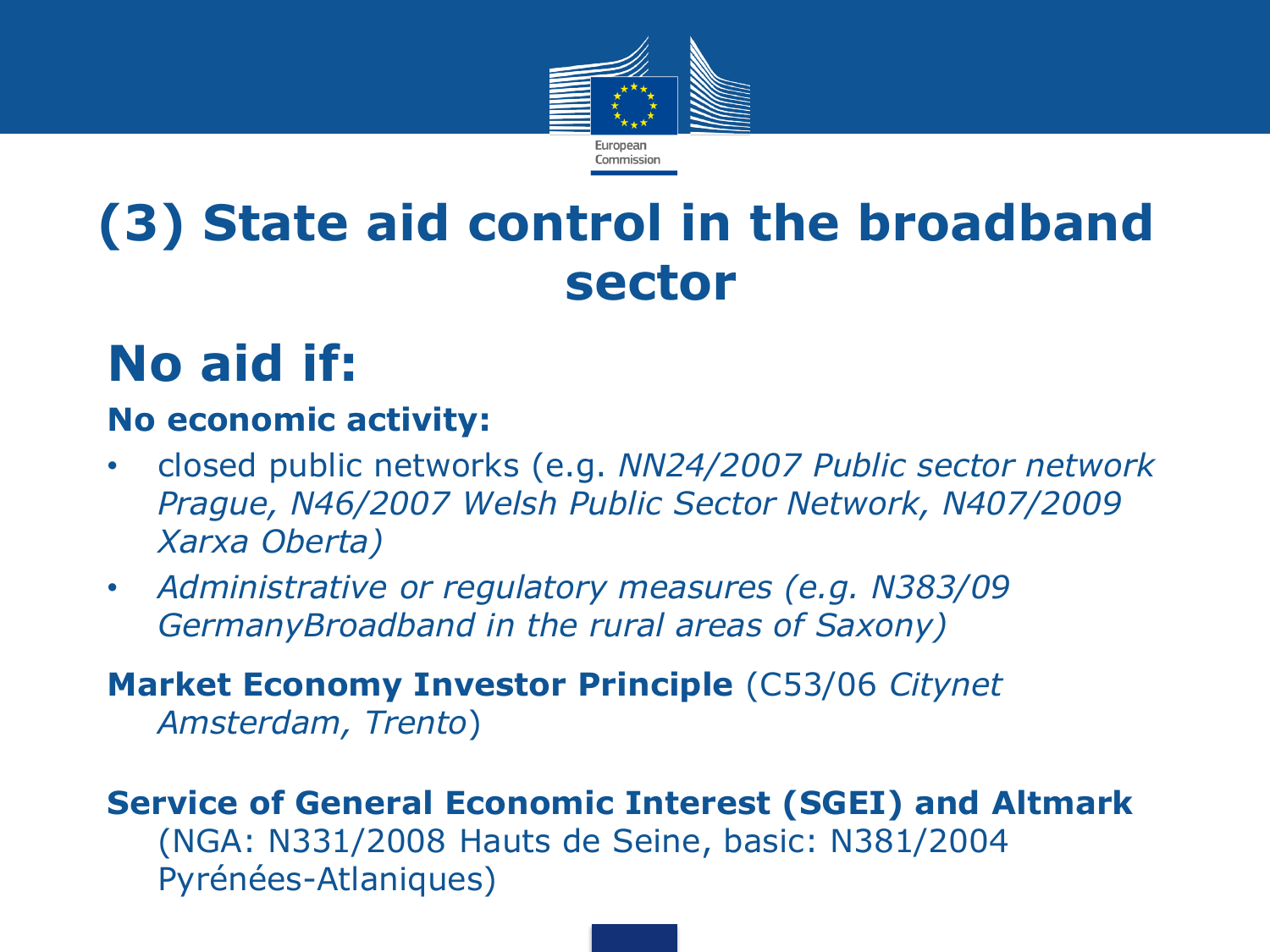

# **(3) General Block Exemption Regulation (GBER)**

- *Only "white" target areas*
- *Full and effective unbundling*
- *Total project < € 70 million*
- *Apply BB Guidelines by analogy*
- *"Confirmation letter"*
- *Ex post control*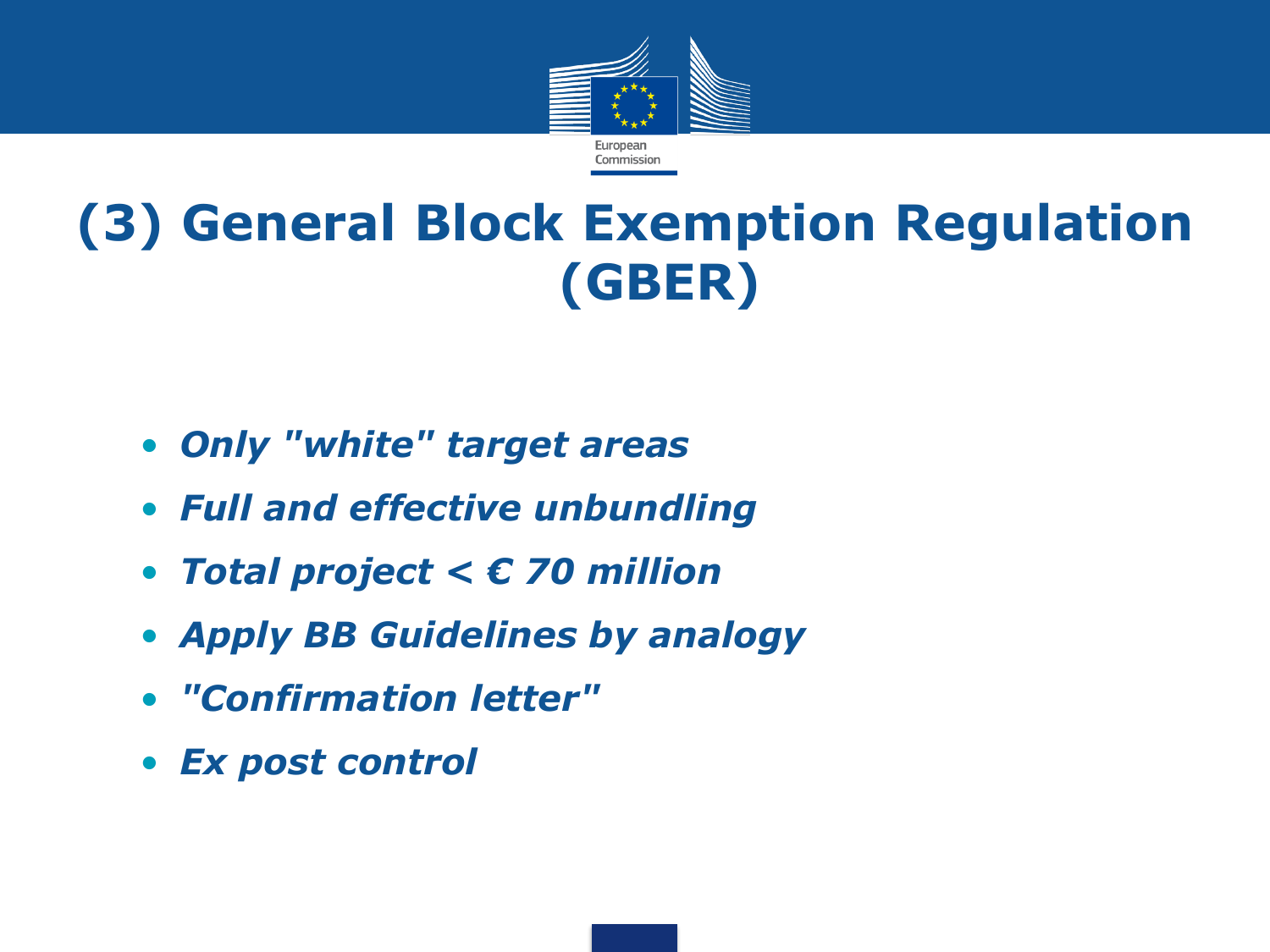

# **(4) – The Broadband Guidelines**

*Definition of NGA*

- **Fibre, advanced Cable, Advanced Fixed Wireless Access**
- *Compatibility assessment:* '*white*' *,*  '*grey*' *and* '*black*' *areas*
- **In white areas, aid promotes territorial cohesion and economic development objectives**
- **In grey areas: Monopolistic bottlenecks: need for a detailed assessment (step change)**
- **In black areas, in principle no need for State intervention: risk of crowding out existing investors**

*Ultra-fast networks (>100 Mbps) in black NGA areas*

- **Step change**
- **Wholesale-only**
- **Significant enhanced technological characteristics**
- **No excessive distortion of recent investments**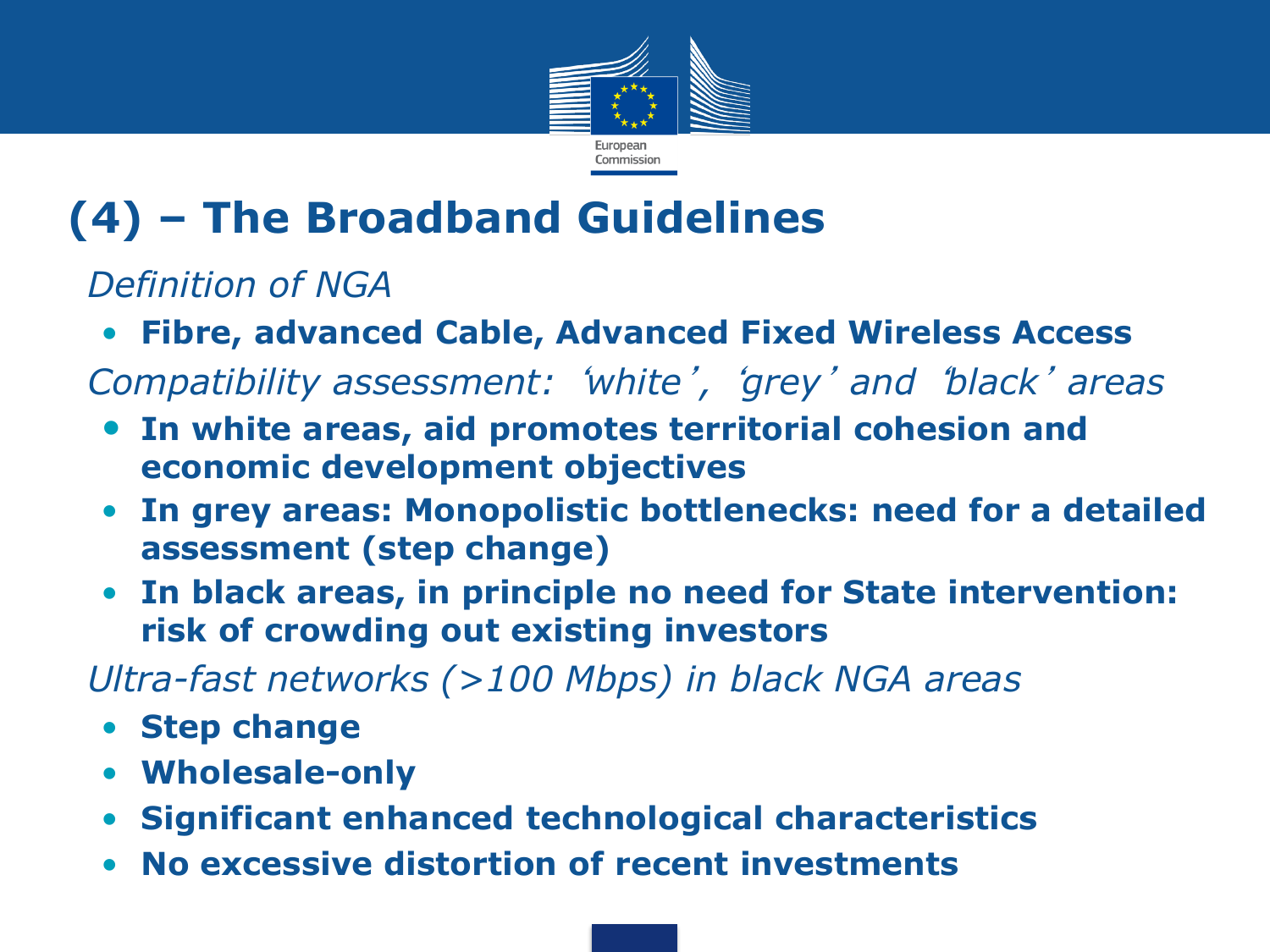

# **(4) Broadband Guidelines: the balancing exercise**

## • **Step change:**

- $\triangleright$  (i) significant new investments
- $\triangleright$  (ii) significant new capabilities: availability, capacity, speed, competition (e.g. existing network does not provide adequate services/prices)

# • **Avoid "crowding out"**

- Remedy an identified market failure **:** unsatisfied demand, insufficient private investment
- Applies to any State aid intervention: in white/grey/black areas

## • **Pro-competitive (***proportionality***) conditions**

 Mapping & public consultation, tender, wholesale access, technological neutrality, existing infrastructure, transparency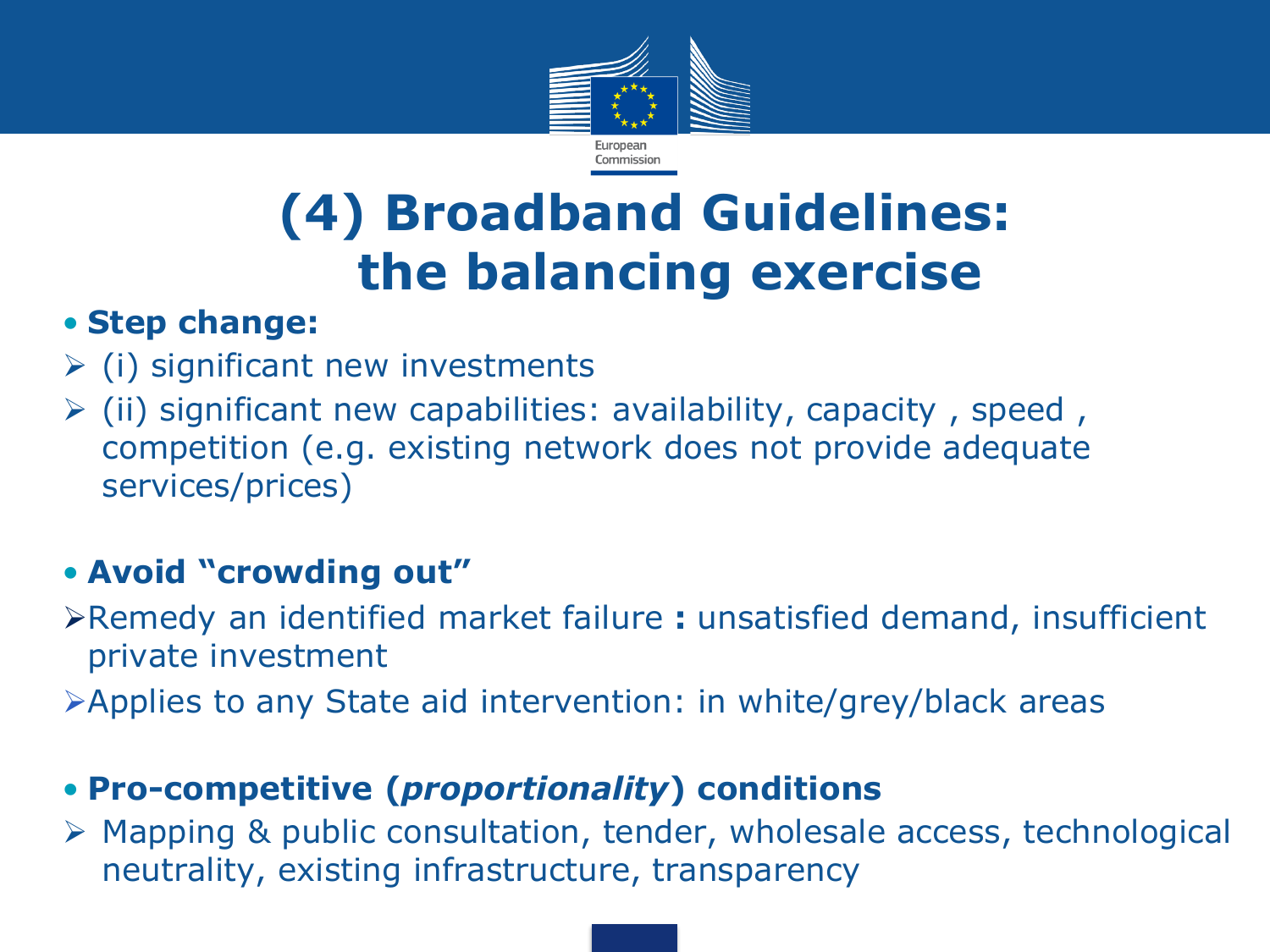

# Commission **(5) Current topics: Very High Capacity Networks**

### • **Case-practice to date:**

- $\triangleright$  basic grey interventions (basic to basic)
- $\triangleright$  change from basic to NGA (below to above 30 Mbps)
- $\triangleright$  Grey backhaul networks
- $\triangleright$  NGA grey interventions (NGA to NGA / VHCN)

# • Challenges of the **VHCN definition**

- grey/black NGA areas do not become "white VHCN" notification required
- Demonstrate unsatisfied demand
- *Commission Staff Working Document - Gigabit Communication*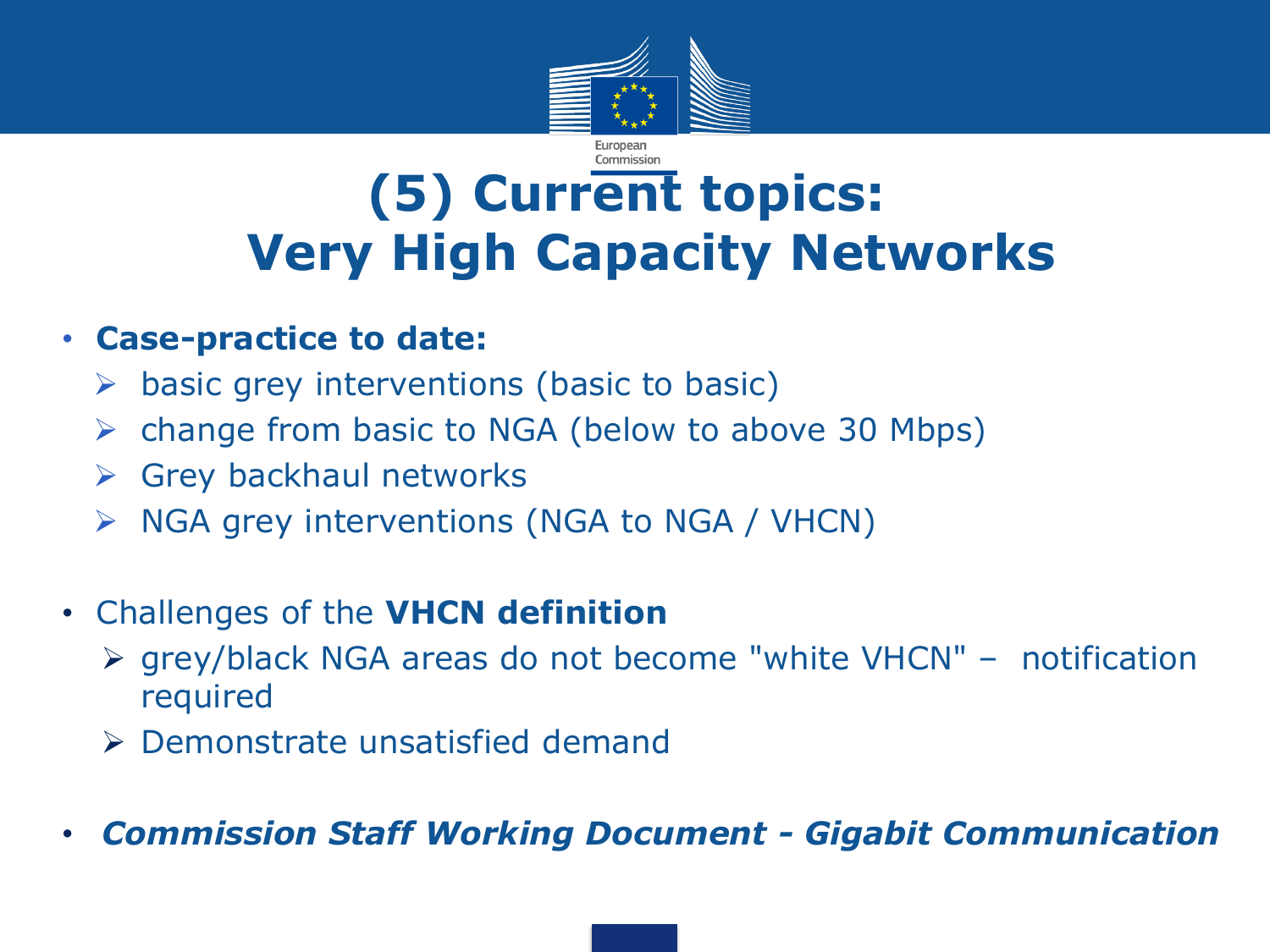

# **Commission targets for Europe**

- **Digital Agenda (2010):** targets for 2020
	- 30 Mbps download for all households ('NGA')

# **Gigabit Communication (2016):** targets for 2025

- 5G coverage
- 1 Gbps symmetric for "socio-economic drivers"
- 100 Mbps download for all households, upgradeable to 1Gbps

#### for applications, such as:

- **☆ e-health**
- $\triangle$  precision farming
- $\div$  industry 4.0
- **❖** virtual reality

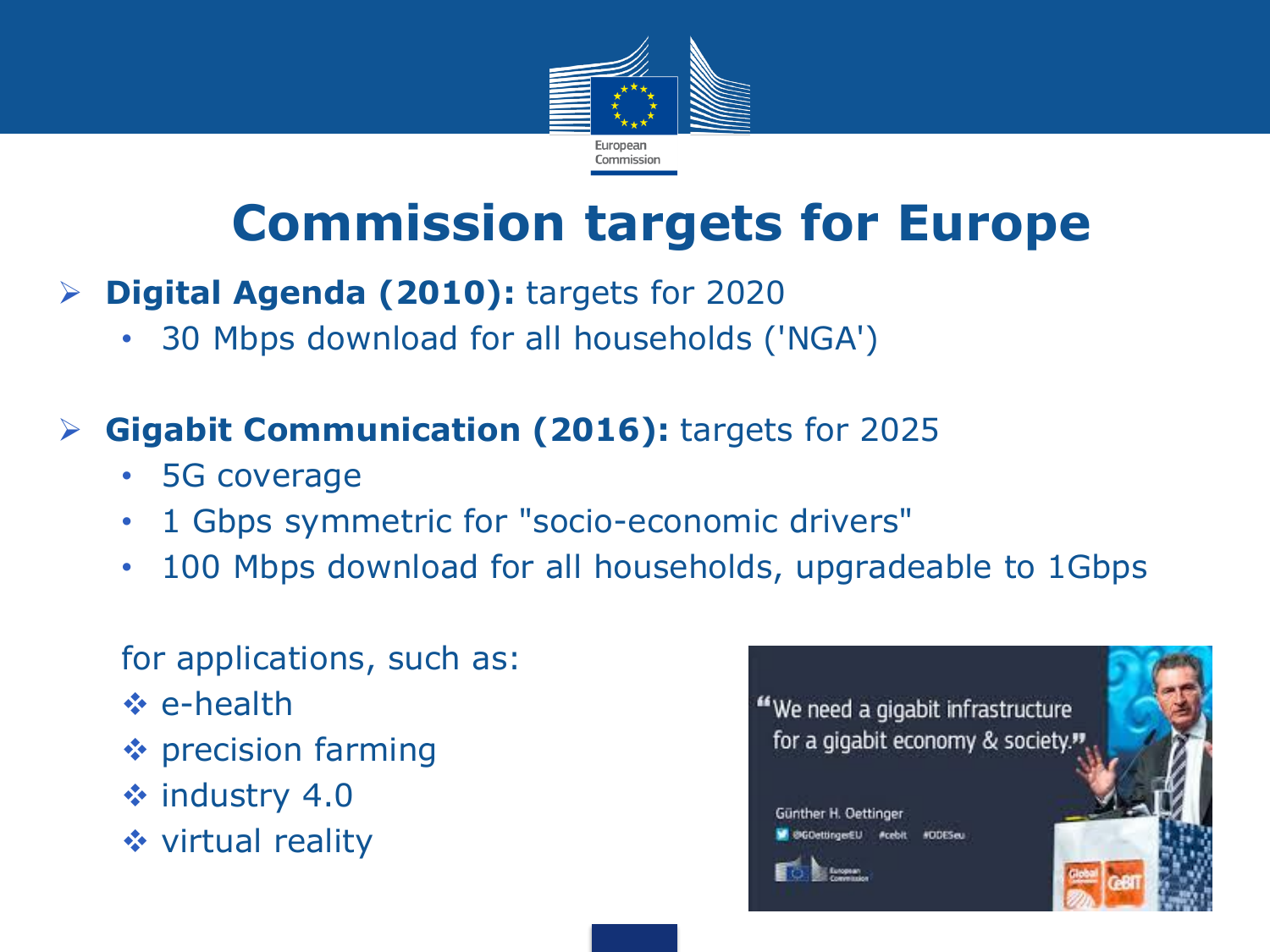

# **Future Demand Estimation**

# *Future demand estimation by 2025:*

*(Staff Table 1: Application categories with their capacity and quality requirements 2025)* 

| <b>Application category</b>                           | <b>Downstream</b><br>(Mbit/s) | <b>Upstream</b><br>(Mbit/s) | Packet<br>loss | Latency  |
|-------------------------------------------------------|-------------------------------|-----------------------------|----------------|----------|
| <b>Basic Internet</b>                                 | $\approx 20$                  | $\approx$ 16                | $\Omega$       | $\Omega$ |
| Homeoffice/VPN                                        | $\approx$ 250                 | $\approx$ 250               | $+$            | $+$      |
| Cloud Computing                                       | $\approx 250$                 | $\approx$ 250               | $+$            | $+ +$    |
| Media and Entertainment HD/3D                         | $\approx 150$                 | $\approx$ 30                | $+ +$          | $+$      |
| Media and Entertainment Ultra-HD,<br>$4k$ -TV, $3D, $ | $\approx$ 300                 | ≈വെ                         | $+ +$          | $+$      |
| Communication                                         | $\approx 8$                   | $\approx 8$                 | $+ +$          | $+$      |
| Videocommunication (HD)                               | $\approx 25$                  | $\approx 25$                | $+ +$          | $+ +$    |
| Gaming                                                | $\approx$ 300                 | $\approx 150$               | $+ +$          | $+ +$    |
| E-Health                                              | $\approx 50$                  | $\approx 50$                | $+ +$          | $+$      |
| E-Home/E-Facility                                     | $\approx 50$                  | $\approx 50$                | $\Omega$       | $\Omega$ |
| Mobile Services / Wifi-Offloading                     | $\approx 15$                  | $\approx$ 12                | n              | $\Omega$ |

 $O = No$  specific importance

 $=$  High importance

 $++ =$  Very high importance

Source: WIK-IDATE-Deloitte; Regulatory, in particular access, regimes for network investment models in Europe, SMART 2015/0002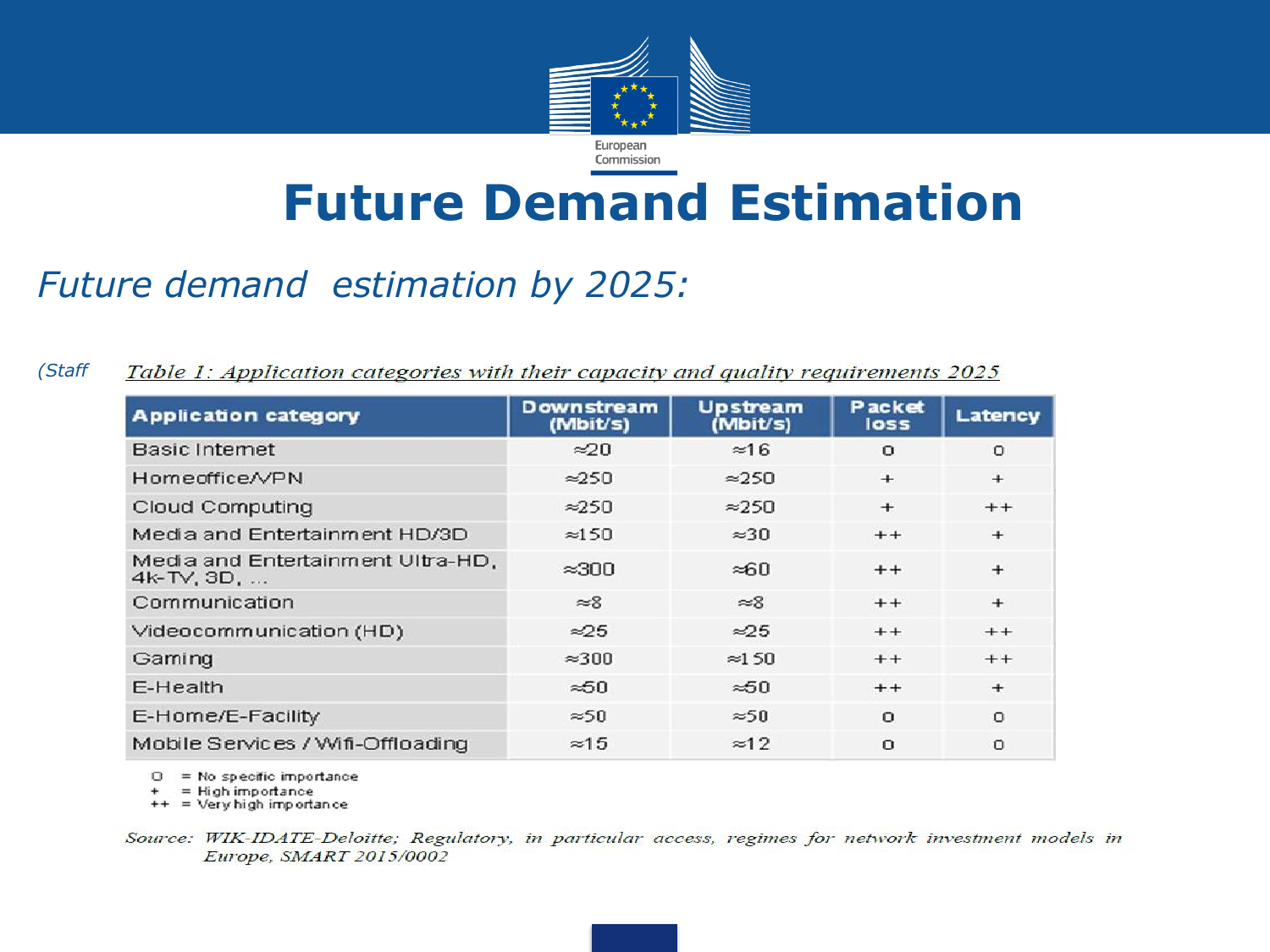

# **The Bavarian gigabit pilot project**

# **First case under Gigabit Communication**

- for Gigabit Communication objectives
- in "grey NGA areas" (one existing infrastructure of 30 Mbps download)
- **Existing NGA-infrastructures** in the target areas:
	- **copper** network (VDSL, partly vectoring) *or*
	- **cable** network (Docsis 3.0)

#### **Question: How to define the step change / market failure?**

 $\triangleright$  Definition will set investment incentives for the whole sector by dividing between **"old" and "new" technologies**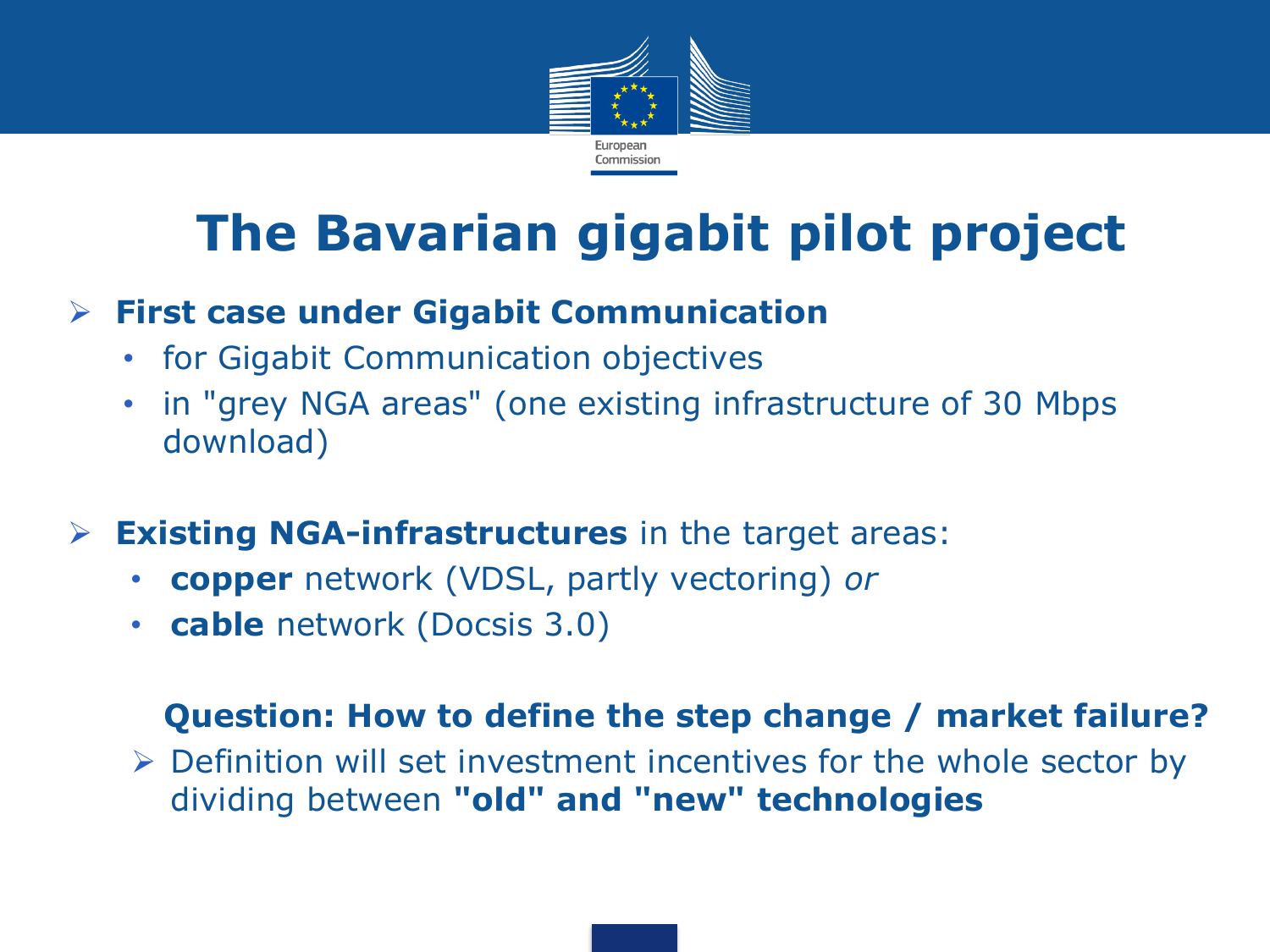

# **'Principles' proposed in the Bavarian pilot**

- Established step change criteria + Gigabit Communication targets
- Case-by-case assessment
- **Doubling** of download *and* upload speeds
- **Target network** is FTTH/B and therefore **VHCN**
- **Overbuilding of existing networks** (definition of **target areas**)
	- $\triangleright$  No overbuilding of FTTH/B and Docsis 3.1 for companies
	- $\triangleright$  No overbuilding of infrastructure with 100 Mbps download or more (FTTH/B, Docsis, vectoring providing 100Mbps) for households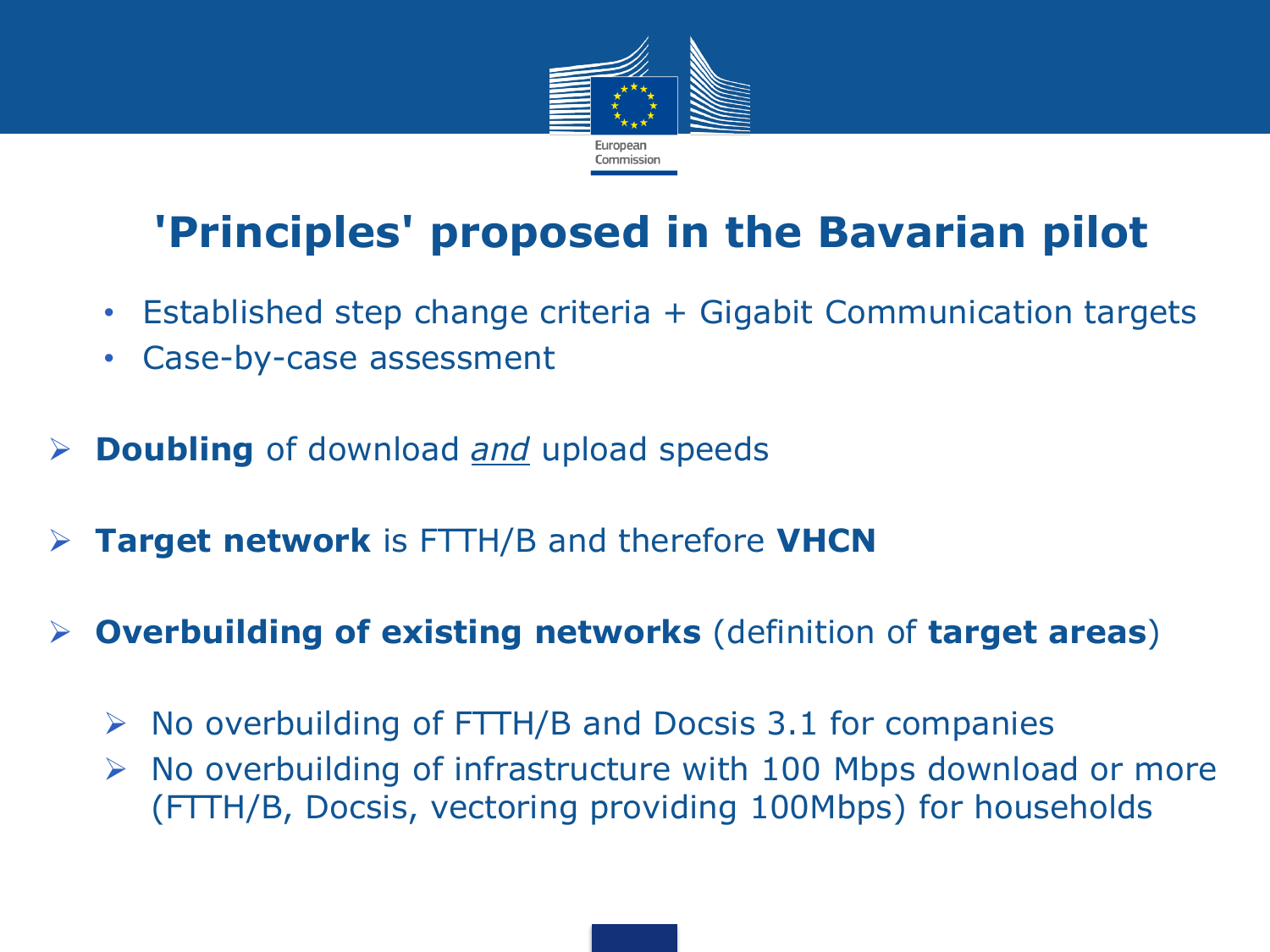

# **Results and outlook**

### **Gigabit Communication objectives**

- $\triangleright$  deployment of VHCN
- $\triangleright$  more households will have 100 Mbps, more companies 1 Gbps symmetric

## **In-built incentives for private upgrading**

- Copper-upgrade by vectoring / super-vectoring (for households)
- $\triangleright$  Cable-upgrade by Docsis 3.1 (for companies)

### **Outlook:**

 $\triangleright$  Gigabit-cases in other MSs expected